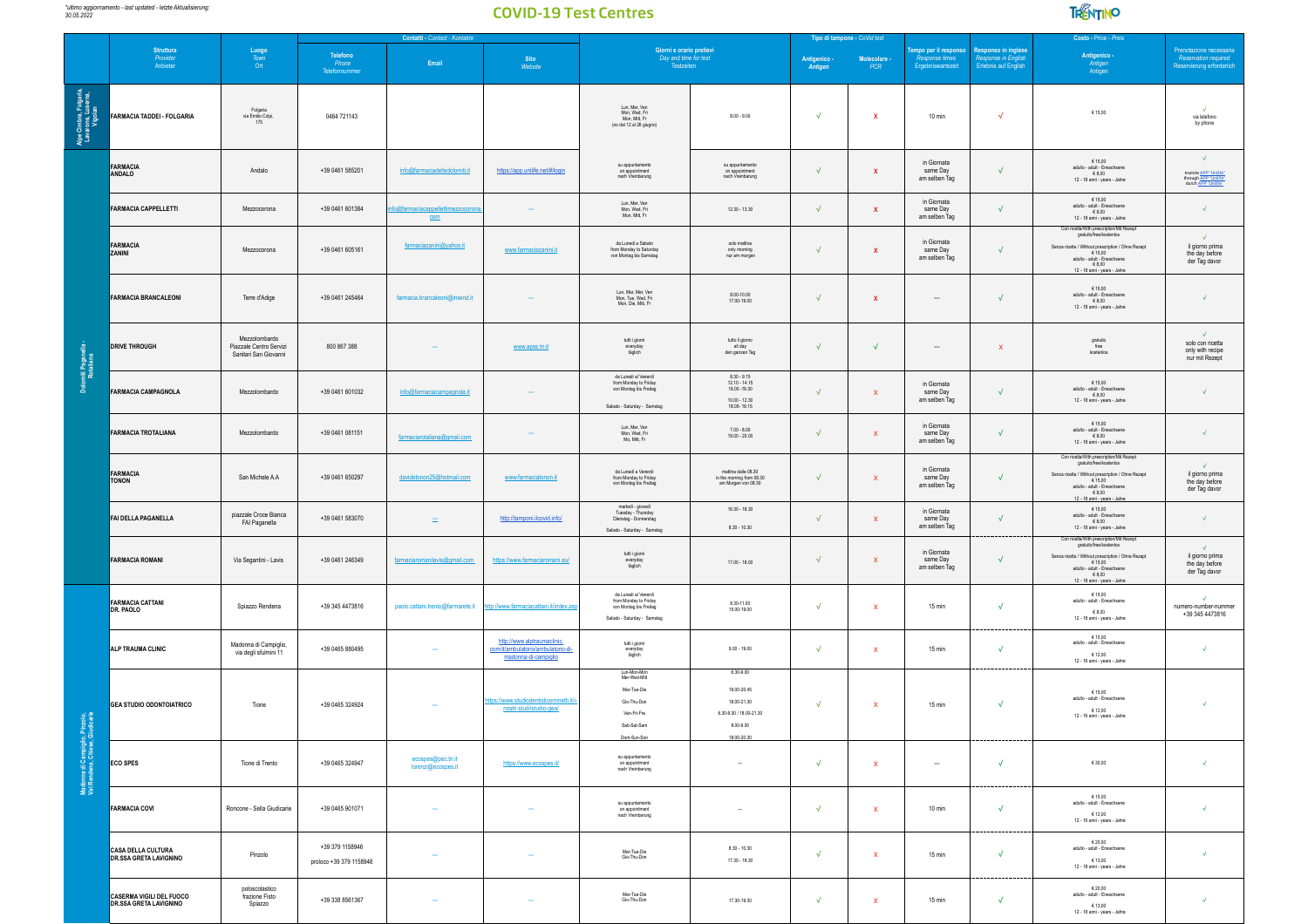

|                                                 |                                                                          |                                              | Contatti - Contact - Kontakte               |                                                                               |                                                                                                     |                                                          |                         | Tipo di tampone - CoVid test                           |                                                              |                                                                          | Costo - Price - Preis                                                                                                                             |                                                                              |
|-------------------------------------------------|--------------------------------------------------------------------------|----------------------------------------------|---------------------------------------------|-------------------------------------------------------------------------------|-----------------------------------------------------------------------------------------------------|----------------------------------------------------------|-------------------------|--------------------------------------------------------|--------------------------------------------------------------|--------------------------------------------------------------------------|---------------------------------------------------------------------------------------------------------------------------------------------------|------------------------------------------------------------------------------|
| <b>Struttura</b><br>Provider<br>Anbieter        | $\begin{array}{c} \text{Luogo} \\ \text{Town} \end{array}$<br><b>Ort</b> | Telefono<br>Phone<br>Telefonnummer           | Email                                       | Sito<br>Website                                                               | Giorni e orario prelievi<br>Day and time for test<br>Testzeiten                                     |                                                          | Antigenico -<br>Antigen | $\frac{\text{Molecular} \cdot \text{PCR}}{\text{PCR}}$ | Tempo per il responso<br>Response times<br>Ergebniswartezeit | <b>Responso in inglese</b><br>Response in Englis<br>Erlebnis auf English | Antigenico -<br>Antigen<br>Antigen                                                                                                                | Prenotazione necessaria<br>Reservation required<br>Reservierung erforderlich |
| CASA DI CURA EREMO                              | Arco<br>Via XXI Aprile, 1                                                | +39 0464 588400                              | cup@eremoarco.it                            | https://www.eremoarco.it/<br>https://www.eremoarco.it/en/                     | da Lunedì a Venerdì<br>from Monday to Friday<br>von Montag bis Freitag                              | 9.00 - 11.00 circa                                       | $\sqrt{ }$              | $\sqrt{ }$<br>€70.00                                   | Antigenic: 2 h ca./approx<br>Molecolar: 24-48 h              | $\sqrt{ }$                                                               | € 15.00                                                                                                                                           |                                                                              |
| CASA DI CURA VILLA REGINA                       | Arco<br>Via del Pomerio,                                                 | +39 0464 517525                              | accettazione@reginaarco.it                  | www.reginaarco.it                                                             | da Lunedì a Venerdì<br>from Monday to Friday<br>von Montag bis Freitag                              | $11.00 - 14.00$                                          | $\sqrt{ }$              | $\mathbf{x}$                                           | $10 \text{ min}$                                             | $\mathbf{x}$                                                             | 650.00                                                                                                                                            | $\sqrt{ }$                                                                   |
| FARMACIA<br>REDI                                | Arco<br>Via Nas, 8                                                       | +39 0464 516214<br>+39 0464 516171           | redi@farmacia-arco.it                       | www.farmacia-arco.it                                                          | da Lunedi a Sabato<br>from Monday to Saturday<br>von Montag bis Samstag                             | $8.30 - 11.00$                                           | $\sqrt{ }$              | $\mathbf{x}$                                           | 1 <sub>h</sub>                                               | J                                                                        | € 15,00                                                                                                                                           |                                                                              |
| <b>STUDIO MEDICO</b><br>CASAROTTO               | Arco<br>Via Santa Caterina,<br>74                                        | +39 389 2325222                              | studiomedicocasarotto@gmail.com             |                                                                               | Lunedì, Monday, Montag<br>Venerdi, Friday, Freitag                                                  | $15.00 - 19.00$<br>$8.00 - 12.30$                        | $\sqrt{ }$              | $\mathbf{x}$                                           | 15 min                                                       | $\mathcal{A}$<br>su richiesta<br>on request<br>auf Anfrage               | €35.00                                                                                                                                            | $\sqrt{ }$                                                                   |
| FARMACIA FIAVÉ                                  | Fiavè<br>Via Degasperi, 1                                                | +39 0465 735159                              | APP "Unilife" > Farmacia Fiavé ><br>Covid19 |                                                                               | Lunedì - Venerdì<br>Monday - Friday<br>Montag - Freitag<br>Sabato, Saturday, Samstag                | $730 - 1000$<br>$17.00 - 19.00$<br>$16.00 - 18.30$       | $\sqrt{}$               | $\mathbf{x}$                                           | $15 \text{ min}$                                             | $\sqrt{2}$                                                               | € 15,00<br>$\begin{array}{c} \text{adult} \cdot \text{Eruachsene} \\ \in 8,00 \end{array}$<br>12 - 18 anni - years - Jahre                        |                                                                              |
| <b>FARMACIA</b><br>A. FOLETTO                   | Ledro<br>Via Nuova, 4<br>Pieve di Ledro                                  | +39 0464 591038                              | info@foletto.net                            | www.foletto.net                                                               | Lun, Mer, Ven<br>Mon, Wed, Fri<br>Mon, Mitt, Fr                                                     | 7.45-8.30                                                | $\sqrt{ }$              | $\mathbf{x}$                                           | 1 <sub>h</sub>                                               | $\sqrt{2}$                                                               | € 15,00                                                                                                                                           | $\sqrt{ }$                                                                   |
| <b>FARMACIA COMUNALE</b><br><b>SAN GIUSEPPE</b> | Riva del Garda<br>Viale Trento, 96                                       | +39 0461 381040                              | APP / Farm@pp                               | https://www.farcomtrento.<br>com/stores/farmacia-san-giuse<br>riva-del-garda/ | Lun, Mer, Ven<br>Mon, Wed, Fri<br>Mon, Mitt, Fr<br>Mar, Giov, Sab<br>Tue, Thu, Sat<br>Die, Don, Sam | $7.15 - 11.00$<br>$8.30 - 11.00$                         | $\sqrt{ }$              | $\mathbf{x}$                                           | 45 m                                                         | $\sqrt{2}$                                                               | 615.00                                                                                                                                            | $\sqrt{ }$                                                                   |
| <b>FARMACIA E. ACCORSI</b>                      | Riva del Garda - Varone<br>V.le degli Oleandri,<br>15                    | +39 0464 551195                              |                                             |                                                                               | da Lunedì a Venerdì<br>from Monday to Friday<br>von Montag bis Freitag                              | $17.30 - 18.30$                                          | $\sqrt{ }$              | $\mathbf{x}$                                           | $10 \text{ min}$                                             | $\sqrt{2}$                                                               | €15.00/22.00                                                                                                                                      | $\sqrt{ }$                                                                   |
| <b>FARMACIA CHINAGLIA</b>                       | Torbole<br>Via Matteotti, 62                                             | +39 0464 505440                              | info@farmaciachinaglia.com                  | www.farmaciachinaglia.com                                                     | da Lunedì a Venerdì<br>from Monday to Friday<br>von Montag bis Freitag<br>Sabato, Saturday, Samstag | $9.00 - 12.00$<br>16.00-18.30<br>9,00-12.00              | $\sqrt{ }$              | $\mathbf{x}$                                           | 15 min                                                       | $\sqrt{2}$                                                               | € 15,00                                                                                                                                           | senza prenotazione<br>no reservation required<br>ohne Reservierung           |
| <b>FARMACIA</b><br><b>COMANO TERME</b>          | Comano Terme<br>Via C. Battisti, 49                                      | +39 0464 701448                              |                                             |                                                                               | da Lunedì a Venerdì<br>from Monday to Friday<br>von Montag bis Freitag                              | su appuntamentoon appointmentnach<br>Vereinbarung        | $\sqrt{ }$              | $\mathbf{x}$                                           | 15 min                                                       | $\sqrt{2}$                                                               | $\begin{array}{c} \in 15{,}00 \\ \text{adult} \cdot \text{ Eruachsene} \end{array}$<br>$-68,00$<br>12 - 18 anni - years - Jahre                   | $\sqrt{ }$                                                                   |
| <b>FARMACIA MUTALIPASSI</b>                     | Riva del Garda<br>Via Alberti-Lutti, 12                                  | +39 0464 552508<br>whatsapp: +39 0464 552508 |                                             |                                                                               | Lunedì - Sabato<br>Monday - Saturday<br>Montag - Samstag                                            | $10.00 - 12.00$<br>$16.00 - 19.00$                       | $\sqrt{ }$              | $\mathbf{x}$                                           | 30 min                                                       | $\sqrt{}$                                                                | € 15,00                                                                                                                                           | $\sqrt{ }$                                                                   |
| <b>FARMACIA S.ALESSANDRO</b>                    | Riva del Garda<br>Sant'Alessandro<br>Via Rovigo, 25                      | +39 0464 669231<br>whatsapp: +39 351 7235099 |                                             | https://prenota.<br>farmaciasantalessandro.it                                 | Lunedì - Sabato<br>Monday - Saturday<br>Montag - Samstag                                            | su appuntamentoon appointmentnach<br>Vereinbarung ONLINE | $\sqrt{ }$              | $\mathbf{x}$                                           | 20 min                                                       | $\sqrt{ }$                                                               | € 15,00                                                                                                                                           | $\sqrt{ }$                                                                   |
| <b>FARMACIA NARDELLI</b>                        | Dro<br>Strada Gardesana<br>occidentale, 9/B                              | 39 0464 504205                               |                                             | Booking:APP "Unilife" > Farmacia<br>Nardelli                                  | Mar - Dien - Tue<br>Merc - Sab<br>Mit - Sam<br>Wed - Sat                                            | 17.15-17.35<br>10.15-10.30                               | $\sqrt{ }$              | $\mathbf{x}$                                           | 1 h ca./approx.                                              | $\sqrt{ }$                                                               | 615,00                                                                                                                                            | $\sqrt{ }$                                                                   |
| <b>FARMACIA</b><br><b>STENICO</b>               | Stenico<br>Piazza Dante<br>Alighieri, 13                                 | +39 0465 701834                              | farmacia.stenico@gmail.com                  | APP "Unilife"> Farmacia Stenico                                               | Lun - Ven<br>Mon-Fri<br>Mon - Fre<br>Sabato - Saturday - Samstag                                    | su appuntamneto<br>on apponintment                       | $\sqrt{ }$              | $\mathbf{x}$                                           | 15 min                                                       | $\sqrt{ }$                                                               | $\begin{array}{c} \in \texttt{15,00} \\ \texttt{adult} \cdot \texttt{Ewachsene} \\ \in \texttt{8,00} \end{array}$<br>12 - 18 anni - years - Jahre | $\sqrt{2}$                                                                   |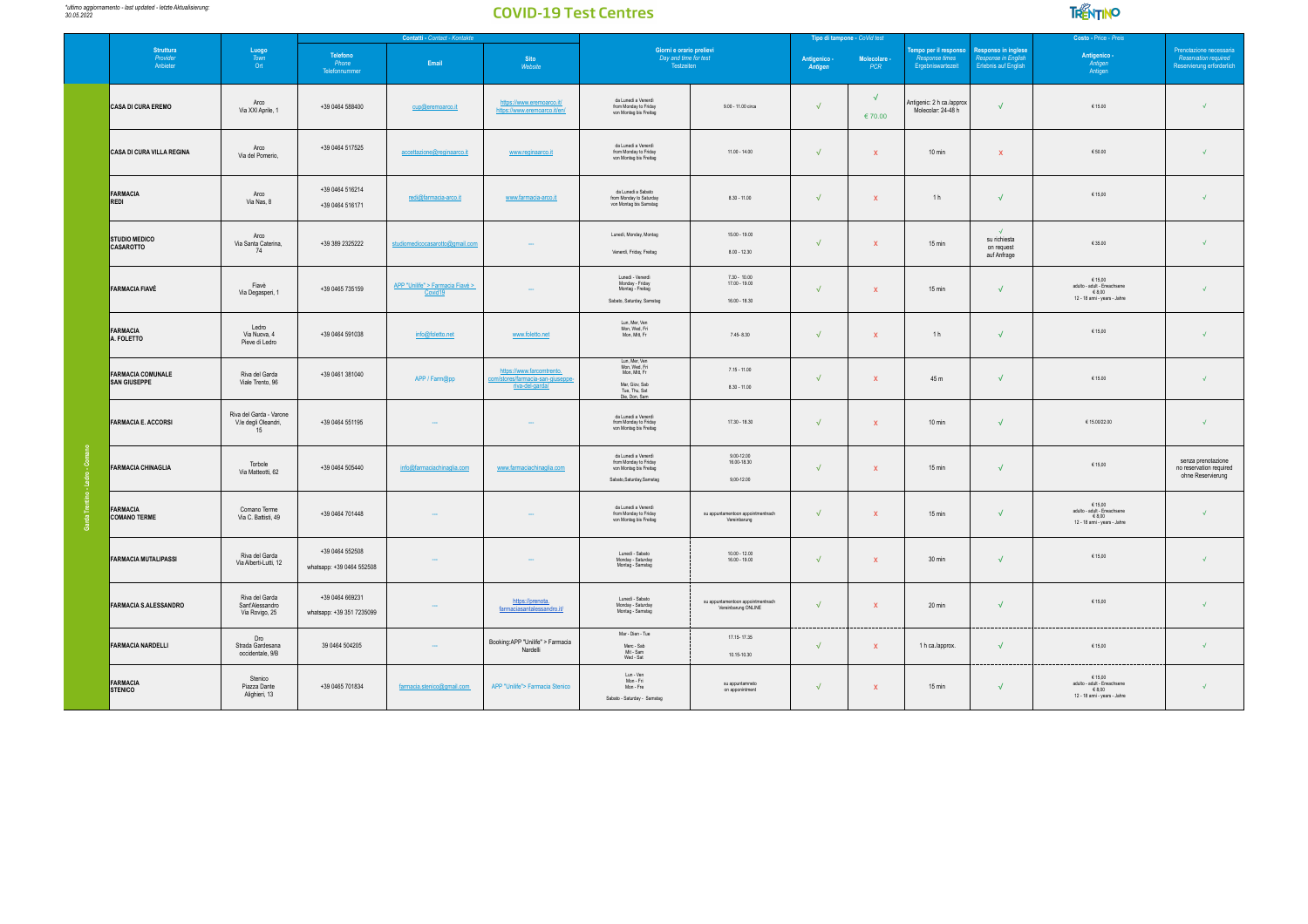

|   |                                          |                                                                   | Contatti - Contact - Kontakte      |                                     |                                                                        |                                                                                                                                  | Tipo di tampone - CoVid test                                                                                               |                         |                                       |                                                             |                                                             | Costo - Price - Preis                                                                                                                                                                                           |                                                                                                   |  |
|---|------------------------------------------|-------------------------------------------------------------------|------------------------------------|-------------------------------------|------------------------------------------------------------------------|----------------------------------------------------------------------------------------------------------------------------------|----------------------------------------------------------------------------------------------------------------------------|-------------------------|---------------------------------------|-------------------------------------------------------------|-------------------------------------------------------------|-----------------------------------------------------------------------------------------------------------------------------------------------------------------------------------------------------------------|---------------------------------------------------------------------------------------------------|--|
|   | Struttura<br><i>Provider</i><br>Anbieter | $\begin{array}{c} \text{Luogo} \\ \text{Town} \end{array}$<br>Ort | Telefono<br>Phone<br>Telefonnummer | Email                               | <b>Sito</b><br>Website                                                 | Giorni e orario prelievi<br>Day and time for test<br>Testzeiten                                                                  |                                                                                                                            | Antigenico -<br>Antigen | $\frac{\text{Molecular}}{\text{PCR}}$ | empo per il responso<br>Response times<br>Ergebniswartezeit | Responso in inglese<br>sponse in En<br>Erlebnis auf English | Antigenico -<br>Antigen<br>Antigen                                                                                                                                                                              | Prenotazione necessaria<br>Reservation required<br>Reservierung erforderlich                      |  |
|   | <b>FARMACIA FRANZELLIN</b>               | Ala                                                               | +39 0464 671020                    | farmaciafranzellin@gmail.com        | https://it-it.facebook<br>com/FarmaciaFranzellinAla/                   | Su appuntamento il martedì e il venerdì - By appointmer<br>on Tuesdays and Fridays - Dienstags und freitags nach<br>Vereinbarung | $12.45 - 14.15$                                                                                                            | $\sqrt{ }$              | x                                     | 20 - 30 min                                                 | $\sqrt{2}$<br>su richiesta<br>on request<br>auf Anfrage     | Con ricetta/With prescription/Mit Rezept<br>gratuito/free/kostenios<br>Senza ricetta / Without prescription / Ohne Rezept<br>€ 15,00<br>adulto - adult - Erwachsene<br>$-68,00$<br>12 - 18 anni - years - Jahre | $\sqrt{2}$<br>tramite APP "Unilife"<br>through APP "Unilife"<br>durch APP "Unilife"               |  |
|   | <b>FARMACIA GMG</b>                      | Ala                                                               | +39 0464 671023                    | farmaciaravagnani.gmg@gmail.com     | https://www.farmaciagmgala.it/                                         | da Lunedì a Venerdì<br>from Monday to Friday<br>von Montag bis Freitag<br>Sabato - Saturday - Samstag                            | $8.30 - 11.30$<br>$15.00 - 18.30$<br>$8.30 - 12.00$                                                                        | $\sqrt{ }$              | x                                     | 15 min                                                      | x                                                           | € 15,00<br>adulto - adult - Erwachsene<br>$\in$ 8,00<br>12 - 18 anni - years - Jahre                                                                                                                            | $\sqrt{2}$                                                                                        |  |
|   | <b>FARMACIA COOP VALLAGARINA</b>         | Avio                                                              | +39 0464 684013                    |                                     | https://www.facebook.<br>com/fcvallagarina                             | tutti i giorni<br>everyday<br>täglich                                                                                            | $800 - 1230$<br>$15.00 - 19.00$                                                                                            |                         | $\mathbf{x}$                          | 15 min                                                      | $\mathbf{x}$                                                | € 15,00<br>adulto - adult - Erwachsene<br>$-68,00$<br>12 - 18 anni - years - Jahre                                                                                                                              | $\sqrt{ }$                                                                                        |  |
|   | <b>FARMACIA RIGONI</b>                   | Vallarsa                                                          | +39 0464 869295                    | $\sim$                              | https://www.farmaciediturno<br>org/farmacia.asp?idf=4194               | Lun - Giov - Ven<br>Mon - Thu - Fri<br>Mon - Don - Fre<br>Mer - Wed - Don                                                        | $8.30 - 9.30$<br>12.30 - 13.30                                                                                             | $\sqrt{ }$              | x                                     | 30 min                                                      | $\sqrt{ }$                                                  | € 15,00                                                                                                                                                                                                         | tramite APP "Unilife"<br>through APP "Unilife"<br>durch APP "Unilife"                             |  |
|   | <b>FARMACIA MONTALBANO</b>               | Mori                                                              | 39 0464 911358                     | ri.it                               | https://farmacieassociatedimori.it//                                   | da Lunedi a Sabato<br>from Monday to Saturday<br>von Montag bis Samstag                                                          | $8.00 - 12.00$<br>$15.00 - 19.00$                                                                                          | $\sqrt{ }$              | $\mathbf{x}$                          | 15 min                                                      | $\sqrt{ }$                                                  | € 15,00                                                                                                                                                                                                         | $\sqrt{ }$                                                                                        |  |
| 園 | <b>DRIVE THROUGH</b>                     | Marco di Rovereto                                                 | +39 0461 904172                    | uvmvallagarinasegreteria@apss.tn.if | www.apss.tn.it                                                         |                                                                                                                                  |                                                                                                                            | $\sqrt{ }$              | $\sqrt{}$                             | Antigen test: 1-2 h<br>Molecular test: 1/3<br>gg/days/Tage  | su richiesta<br>on request<br>auf Anfrage                   | gratuito<br>free<br>kostenios                                                                                                                                                                                   | $\sqrt{2}$<br>solo con ricetta<br>only with recipe<br>nur mit Rezept                              |  |
|   | <b>FARMACIA</b><br><b>MORI VECCHIO</b>   | Mori                                                              | +39 0464 665979                    |                                     | https://farmacia-mori-vecchio.<br>business.site/                       | da Lunedì a Venerdì<br>from Monday to Friday<br>von Montag bis Freitag                                                           | $9.00 - 10.00$<br>$13.30 - 15.00$                                                                                          | $\sqrt{ }$              | x                                     | 15 min (max 2h)                                             | $\sqrt{}$                                                   | € 15,00<br>adulto - adult - Erwachsene<br>68,00<br>12 - 18 anni - years - Jahre<br>Con ricetta/With prescription/Mit Rezept                                                                                     | $\sqrt{2}$                                                                                        |  |
|   | <b>FARMACIA</b><br><b>SANTO STEFANO</b>  | Mori                                                              | +39 0464 918357                    | üt                                  | farmacieassociatedimori.it/sant<br>stefano.php                         | lunedì e giovedì pomeriggio<br>Monday and Thursday afternoon - Montag und<br>Donnerstag Nachmittag                               | 16:00-16:30<br>16:30 18:30                                                                                                 | $\sqrt{ }$              | $\mathbf{x}$                          | 20 - 30 min                                                 | su richiesta<br>on request<br>auf Anfrage                   | gratuito/free/kostenios<br>Senza ricetta / Without prescription / Ohne Rezept<br>€ 15.00<br>adulto - adult - Erwachsene<br>$-68,00$<br>12 - 18 anni - years - Jahre<br>Con ricetta/With prescription/Mit Rezept | $\sqrt{2}$                                                                                        |  |
|   | <b>FARMACIA</b><br>ADAMI                 | Pomarolo                                                          | +39 0464 411690                    | farm51@farcomtrento.it              | https://www.farcomtrento.<br><u>om/stores/farmacia-gian-pio-adami</u>  | da Lunedì a Venerdì<br>from Monday to Friday<br>von Montag bis Freitag<br>Sabato - Saturday - Samstag                            | 8 15 - 12 15<br>15.30 - 19.00<br>$8.15 - 12.15$                                                                            | $\sqrt{ }$              | x                                     | $2 - 3h$                                                    | $\sqrt{2}$<br>su richiesta<br>on request<br>auf Anfrage     | gratuito/free/kostenios<br>Senza ricetta / Without prescription / Ohne Rezept<br>€ 15,00<br>adulto - adult - Erwachsene<br>€ 8,00<br>12 - 18 anni - years - Jahre                                               | √                                                                                                 |  |
|   | <b>FARMACIA</b><br><b>VAL DI GRESTA</b>  | Ronzo Chienis                                                     | +39 0464 802598                    | farmaciavaldigresta@pec.it          | https://it-it.facebook.<br>com/farmaciavaldigresta                     | da Lunedì a Venerdì<br>from Monday to Friday<br>von Montag bis Freitag<br>Sabato - Saturday - Samstag                            | $8.30 - 12.00$<br>15.30 - 19.00<br>$8.30 - 12.00$                                                                          | $\sqrt{ }$              | x                                     | 20 - 30 min                                                 | $\mathcal{A}$<br>su richiesta<br>on request<br>auf Anfrage  | Con ricetta/With prescription/Mit Rezept<br>gratuito/free/kostenios<br>€ 15.00<br>adulto - adult - Erwachsene<br>€8.00<br>12 - 18 anni - years - Jahre                                                          | $\sqrt{ }$                                                                                        |  |
|   | <b>FARMACIA PAVANI</b>                   | Rovereto                                                          | +39 0464 436620                    | farmaciapavani1@gmail.com           | https://www.farmaciapavani.it/                                         | da Lunedì a Venerdì<br>from Monday to Friday<br>von Montag bis Freitag                                                           | 8.30-12.00<br>$15.00 - 19.00$                                                                                              | $\sqrt{ }$              | x                                     | 20 min                                                      | √                                                           | e 15,00<br>adulto - adult - Erwachsene<br>€8,00<br>12 - 18 anni - years - Jahre"                                                                                                                                | $\sqrt{2}$                                                                                        |  |
|   | FARMACIA<br><b>BARBACOVI</b>             | Rovereto                                                          | +39 0464 421373                    | barbacovi.farmacia@gmail.com        | www.farmaciabarbacovi.it/index.asp                                     | da martedi a giovedì<br>from Tuesday to Thursday<br>von Dienstag bis Donnerstag<br>Ven - Fri - Frei                              | 16.00-17.00<br>9.00-10.00                                                                                                  |                         | x                                     | 20 - 30 min                                                 | $\sqrt{ }$<br>su richiesta<br>on request<br>auf Anfrage     | Con ricetta/With prescription/Mit Rezept<br>gratuito/free/kostenios<br>Senza ricetta / Without prescription / Ohne Rezept<br>€ 15.00<br>adulto - adult - Erwachsene<br>68,00<br>12 - 18 anni - years - Jahre    | $\sqrt{ }$                                                                                        |  |
|   | <b>FARMACIA</b><br><b>COMUNALE 1</b>     | Rovereto                                                          | +39 0464 432060                    | smr.tn@legalmail.it                 | http://www.smr.tn.it/portfolio-<br>tems/farmacia-comunale-di-via-paoli | piovedì e venerdì<br>Thur and Fri - Donn und Frei<br>sabato<br>Saturday - Samstag                                                | 17:05-18:45<br>11:05-12:15                                                                                                 | $\sqrt{ }$              | $\mathbf{x}$                          | $2-3h$                                                      | $\sqrt{ }$<br>su richiesta<br>on request<br>auf Anfrage     | Con ricetta/With prescription/Mit Rezept<br>gratuito/free/kostenios<br>Senza ricetta / Without prescription / Ohne Rezept<br>€ 15,00<br>adulto - adult - Erwachsene<br>68,00<br>12 - 18 anni - years - Jahre    | $\sqrt{2}$                                                                                        |  |
|   | <b>FARMACIA SANTONI</b>                  | Rovereto                                                          | +39 0464 437797                    | info@farmaciasantoni.it             | http://farmaciasantoni.it/                                             | Lun - Mer - Ven<br>Mon - Wed - Fri<br>Mon - Don - Fre                                                                            | 15.00 - 17.00                                                                                                              | $\sqrt{ }$              | x                                     | 30 min                                                      | $\sqrt{}$                                                   | € 15,00                                                                                                                                                                                                         | √                                                                                                 |  |
|   | <b>FARMACIA</b><br><b>SAN GIORGIO</b>    | Rovereto                                                          | $+390464436074$                    |                                     | www.farmaciasangiorgiorovereto.com                                     | Mercoledi - Wednesday - Mittwoch                                                                                                 | 18.00 - 19.00                                                                                                              | $\sqrt{ }$              | x                                     | 20 min                                                      | su richiesta<br>on request<br>auf Anfrage                   | Con ricetta/With prescription/Mit Rezept<br>gratuito/free/kostenios<br>Senza ricetta / Without prescription / Ohne Rezeot<br>€ 15,00<br>adulto - adult - Erwachsene<br>68,00<br>12 - 18 anni - years - Jahre    | $\sqrt{2}$                                                                                        |  |
|   | FARMACIA<br>THALER                       | Rovereto                                                          | +39 0464 421030                    | info@farmaciathaler.com             | www.farmaciathaler.com                                                 | da lunedì a sabato<br>from Monday to Saturday<br>von Montag bis Samstag                                                          | tutti i pomeriggi, mattina su richiesta - every<br>afternoon, morning on request - jede Nachmittag,<br>morgen nach Anfrage | $\sqrt{ }$              | $\mathbf{x}$                          | 20 min                                                      | $\sqrt{ }$<br>su richiesta<br>on request<br>auf Anfrage     | Con ricetta/With prescription/Mit Rezept<br>gratuito/free/kostenios<br>Senza ricetta / Without prescription / Ohne Rezept<br>€ 15,00<br>adulto - adult - Erwar<br>68,00<br>12 - 18 anni - years - Jahre         | $\sqrt{2}$<br>tramite APP "Unilife"<br>through <u>APP "Unilife"</u><br>durch <u>APP "Unilife"</u> |  |
|   | <b>FARMACIA COBELLI</b>                  | Rovereto                                                          | +39 0464 421270                    | farmaciacobelli@gmail.com           | https://www.facebook.com.<br>/Lafarmacia.Cobelli.Rovereto              | Lun - Mer<br>Mon - Wed<br>Mon - Don<br>Sabato - Saturday - Samstag                                                               | $13.00 - 19.00$<br>$15.00 - 19.00$                                                                                         | $\sqrt{2}$              | $\mathbf{x}$                          | 15 min                                                      | $\sqrt{2}$                                                  | 15 $\epsilon$                                                                                                                                                                                                   | $\sqrt{2}$                                                                                        |  |
|   | <b>SOLATRIX SPA</b>                      | Rovereto                                                          | +39 0464 491111                    | cup@cdsolatrix.it                   | www.cdsolatrix.it                                                      | da lunedì a venerdì<br>from Monday to Friday<br>von Montag bis Freitag                                                           | 10.00-11.00                                                                                                                | $\sqrt{ }$              | √                                     | Antigen test: 1-2 ore<br>Molecular test: 1-3<br>gg/days     | su richiesta<br>on request<br>.auf.Anfrage.                 | $€25,00$ rapido<br>MOLECOLARE: in 48 ore/hours/Stunde: € 70,00 -<br>in 24 ore/hours/Stunde: € 90,00                                                                                                             | √                                                                                                 |  |
|   | <b>DRIVE THROUGH (esercito)</b>          | Rovereto<br>Parch. Follone                                        | +39 0461 904172                    | urp@apss.tn.it                      | www.apss.tn.it                                                         | da Lunedi a Sabato<br>from Monday to Saturday<br>von Montag bis Samstag                                                          | 08.00 -14.00                                                                                                               | $\sqrt{ }$              | $\sqrt{ }$                            | Antigen test: 1-2 h<br>Molecular test: 5-6<br>gg/days/Tage  | su richiesta<br>on request<br>auf Anfrage                   | gratuito<br>free<br>kostenlos                                                                                                                                                                                   | solo con ricetta<br>only with recipe<br>nur mit Rezept                                            |  |
|   | <b>FARMACIA RIGONI</b>                   | Calliano                                                          | +39 0464 834118                    | comunecallianotn@legalmail.it       | Territorio/Informazioni-utili/Sanita-e-fa                              | da Lunedi a Venerdi<br>from Monday to Friday<br>von Montag bis Freitag<br>Sabato - Saturday - Samstag                            | $800 - 12.30$<br>$14.30 - 19.15$<br>$8.00 - 12.00$                                                                         | $\sqrt{ }$              | x                                     | 20 min                                                      | √                                                           | € 15,00<br>adulto - adult - Erwachsene<br>€ 8,00<br>12 - 18 anni - years - Jahre                                                                                                                                |                                                                                                   |  |
|   | <b>FARMACIA DE PROBIZER</b>              | Villa Lagarina                                                    | +39 0464 412061                    | farmaciavillalagarina@gmail.com     | www.farmaciavillalagarina.it                                           | da Lunedi a Sabato<br>from Monday to Saturday<br>von Montag bis Samstag                                                          | $8.00 - 19.30$                                                                                                             | $\sqrt{ }$              | x                                     | 10 min                                                      | $\sqrt{2}$                                                  | € 15.00<br>adulto - adult - Erwachsene<br>€8,00<br>12 - 18 anni - years - Jahre                                                                                                                                 | $\sqrt{ }$                                                                                        |  |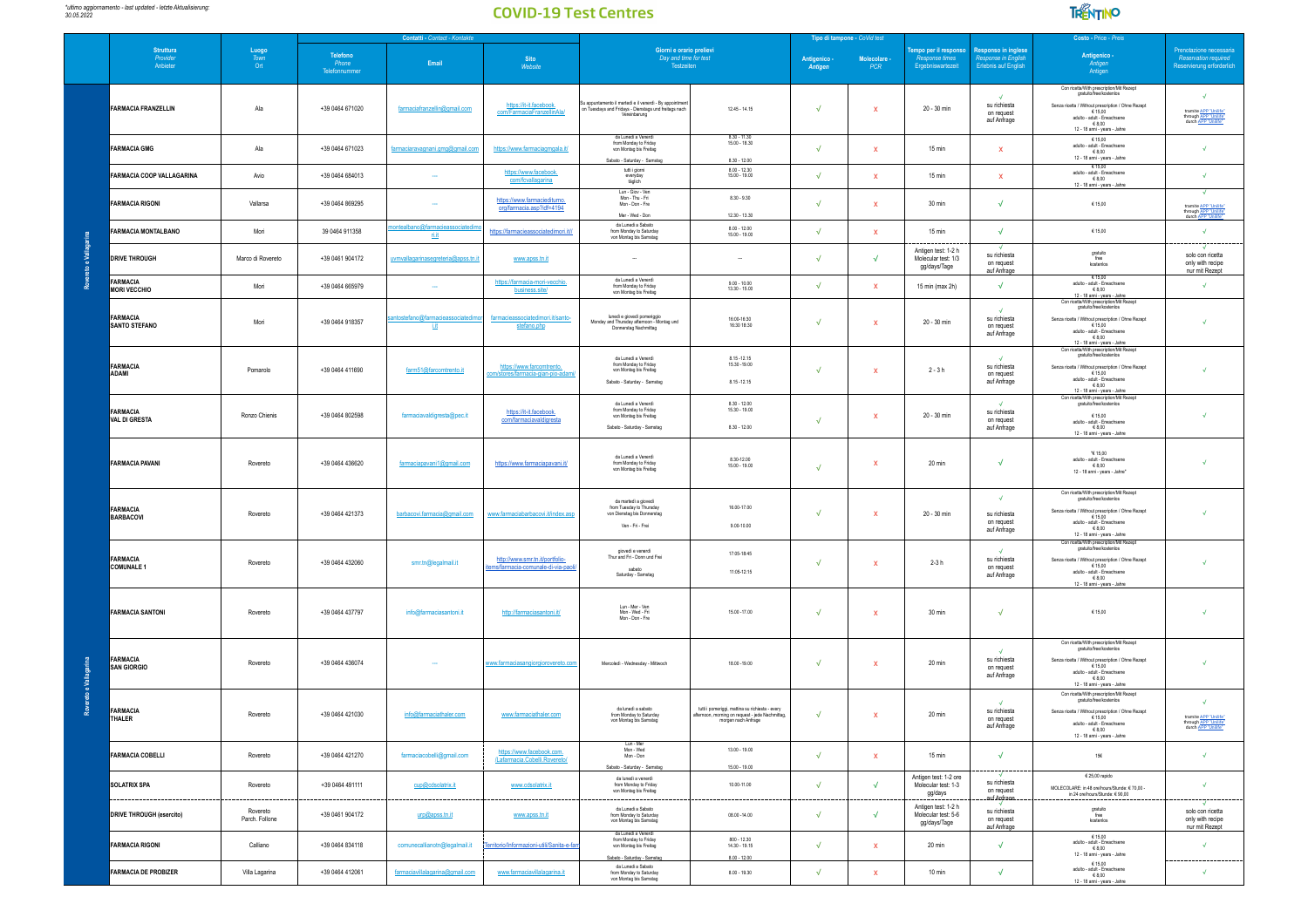

|                                     | Contatti - Contact - Kontakte                             |                                             |                                                   |                                                        |                                                                                                     |                                                                                                                                                                    | Tipo di tampone - CoVid test                                                                                                       |                         |                            | Costo - Price - Preis                                        |                                                                      |                                                                                                                        |                                                                                                              |
|-------------------------------------|-----------------------------------------------------------|---------------------------------------------|---------------------------------------------------|--------------------------------------------------------|-----------------------------------------------------------------------------------------------------|--------------------------------------------------------------------------------------------------------------------------------------------------------------------|------------------------------------------------------------------------------------------------------------------------------------|-------------------------|----------------------------|--------------------------------------------------------------|----------------------------------------------------------------------|------------------------------------------------------------------------------------------------------------------------|--------------------------------------------------------------------------------------------------------------|
|                                     | Struttura<br><i>Provider</i><br>Anbieter                  | $\frac{L \text{uogo}}{T \text{own}}$<br>Ort | Telefono<br>Phone<br>Email<br><b>Telefonnumme</b> |                                                        | Sito<br>Website                                                                                     | Giorni e orario prelievi<br>Day and time for test<br>Testzeiten                                                                                                    |                                                                                                                                    | Antigenico -<br>Antigen | Molecolare -<br><b>PCR</b> | fempo per il responso<br>Response times<br>Froebniswartezeit | Responso in inglese<br>Resnonse in Fr<br><b>Erlebnis auf English</b> | Antigenico -<br>Antigen<br>Antigen                                                                                     | Prenotazione necessaria<br>Reservation required<br>Reservierung erforderlich                                 |
|                                     | <b>CENTRO SANITARIO</b><br><b>TRENTO</b>                  | Trento                                      | +39 0461 830596                                   | testcovid@csttrento.it                                 | https://www.csttrento.it/                                                                           | Lun - Mer - Ven<br>Mon - Wed - Fri<br>Mon - Don - Fre<br>Mar - Giov<br>Tue - Thu<br>Die - Don                                                                      | $13.30 - 13.30$<br>solo mattina<br>only morning                                                                                    | $\sqrt{ }$              | $\mathbf{x}$               |                                                              | $\sqrt{2}$                                                           | $\in$ 35.00                                                                                                            | $\sqrt{ }$                                                                                                   |
|                                     | <b>FARMACIA COMUNALE</b><br><b>MADONNA BIANCA</b>         | Trento                                      | +39 0461 924329<br>APP / Farm@app                 | farm08@farcomtrento.it                                 | https://www.farcomtrento.<br>res/farmacia-madonna-b                                                 | da Lunedì a Venerdì<br>from Monday to Friday<br>von Montag bis Freitag<br>Sabato - Saturday Samstag                                                                | nur am morger<br>7.10-12.00<br>15.00-19.00<br>7.10-12.00                                                                           | $\sqrt{ }$              | $\mathbf{x}$               | 20 min                                                       | $\sqrt{ }$                                                           | €15.00<br>adulto - adult - Erwachsene<br>€8.00<br>12 - 18 anni - years - Jahre                                         | $\sqrt{ }$                                                                                                   |
|                                     | <b>FARMACIA FERRI DI MARTIGNANO</b>                       | Trento                                      | +39 0461 821050                                   | farmaciamartignano@virgilio.it                         |                                                                                                     | da Lun a Ven<br>from Mon to Fri<br>von Mon bis Fre<br>Sab - Sat - Sam<br>Dom - Sun - Son                                                                           | $8 - 12.30$<br>16.15-19<br>$8 - 12.30$<br>15-20 (fino a fine febbraio)                                                             | $\sqrt{ }$              | $\mathsf X$                | $20 \text{ min}$                                             | $\sqrt{}$                                                            | € 15,00<br>adulto - adult - Erwachsene<br>6800<br>12 - 18 anni - years - Jahre                                         |                                                                                                              |
|                                     | ARMACIA<br>PIEDICASTELLO                                  | Trento                                      | +39 0461 983255<br>APP / Farm@app                 | farm09@farcomtrento.it                                 | https://www.farcomtrento<br>/farmacia-piedica                                                       | Lunedi-Monday-Montag<br>Martedì-Tuesday-Dienstag<br>da Mercoledì a Venerdì<br>from Wednesday to Friday<br>von Mittwoch bis Freitag<br>Sabato - Saturday - Samstag' | 9.30-11.30 e 15-18.30<br>16.30-18.30<br>$1500 - 1830$<br>9.30-11.30                                                                | $\sqrt{ }$              | $\mathbf{x}$               | 20/30 min                                                    | $\sqrt{ }$                                                           | € 15,00<br>adulto - adult - Erwachsene<br>68,00<br>12 - 18 anni - years - Jahre                                        |                                                                                                              |
|                                     | <b>FARMACIA AI SOLTERI</b>                                | Trento                                      | +39 0461827944                                    | amministrazione@farmaciasolteri.it                     | APP "Unilife"                                                                                       | su appuntamento<br>on appointment<br>nach Vreinbarung                                                                                                              |                                                                                                                                    | $\sqrt{ }$              | $\mathbf{x}$               | $15 \text{ min}$                                             | $\sqrt{ }$                                                           | €15.00                                                                                                                 | tramite APP "Unilife<br>through APP "Unilife"<br>durch APP "Unilife"                                         |
|                                     | <b>FARMACIA DI GARDOLO</b>                                | Trento                                      | +39 0461993511                                    | farmaciadigardolo@spezialesrl.it                       | APP "Unilife"                                                                                       | da Lunedì a Sabato<br>from Monday to Saturday<br>von Montag bis Samstag                                                                                            |                                                                                                                                    | $\sqrt{ }$              | $\mathbf{x}$               | 15/20 min                                                    | $\sqrt{2}$                                                           | €15.00                                                                                                                 | $\sqrt{ }$                                                                                                   |
|                                     | <b>FARMACIA</b><br>RAVINA                                 | Trento                                      | +39 0461 912585                                   | farmaciaravina@gmail.com                               | APP "Unilife"                                                                                       | da Lun a Ven<br>from Mon to Fri<br>von Mon bis Fre<br>Sab - Sat - Sam<br>Dom - Sun - Son                                                                           | 8-12 e 15-19<br>$8 - 12$<br>15-19 (fino a fine febbraio)                                                                           | $\sqrt{ }$              | $\mathbf{x}$               | 20 min                                                       | $\sqrt{}$                                                            | €15.00<br>adulto - adult - Erwachsene<br>€ 8,00<br>12 - 18 anni - years - Jahre                                        | $\mathbf x$                                                                                                  |
| to - Monte Bondo<br>Valle dei Laghi | <b>FARMACIA</b><br><b>RONCAFORT</b>                       | Trento                                      | +39 0461 422455                                   | info@lafarmaciadironcafort.it                          | ttps://www.lafarmaciadironcafort.it                                                                 | su appuntamento<br>on appointment<br>nach Vreinbarung                                                                                                              |                                                                                                                                    | $\sqrt{ }$              | $\mathsf X$                | $30 \text{ min}$                                             | $\sqrt{2}$                                                           | €15.00<br>$\begin{array}{c}\n\text{under 12 - over 18} \\ \text{in 8,00}\n\end{array}$<br>12 - 18 anni - years - Jahre | $\sqrt{ }$                                                                                                   |
|                                     | FARMACIA<br><b>SAN BARTOLOMEO</b>                         | Trento                                      | +39 0461 913593                                   | cristina.bertolini.trento@farmarete.it                 |                                                                                                     | da Lunedì a Venerdì<br>from Monday to Friday<br>von Montag bis Freitag<br>Sabato - Saturday - Samstag<br>Domenica - Sunday - Soontag                               | $9.00 - 12.00$<br>$15.30 - 18.30$<br>$9.00 - 12.00$<br>Occasionamente                                                              | $\sqrt{ }$              | $\mathbf{x}$               | $\cdots$                                                     | $\sqrt{ }$                                                           | 61500<br>under 12 - over 18<br>€ 8,00<br>12 - 18 anni - years - Jahre                                                  | $\sqrt{ }$                                                                                                   |
|                                     | <b>FARMACIA</b><br><b>BOLGHERA</b>                        | Trento                                      | $+390461910060$                                   | info@farmaciabolghera.it                               | www.farmaciabolghera.it                                                                             | da Lunedì a Sabato<br>from Monday to Saturday<br>von Montag bis Samstag<br>Domenica - Sunday - Sonntag                                                             | occasionally - gelegentich<br>08.00 - 14.00<br>$15.00 - 20.00$<br>$08.30 - 13.00$                                                  | $\sqrt{ }$              | $\mathbf{x}$               | $\sim$                                                       | $\mathbf{x}$                                                         | € 15,00<br>adulto - adult - Erwachsene<br>€8.00<br>12 - 18 anni - years - Jahre                                        | $\mathcal{A}$                                                                                                |
|                                     | <b>FARMACIA</b><br>IGEA                                   | Trento                                      | +39 0461 910761                                   |                                                        |                                                                                                     | Mar - Giov<br>Tue - Thu<br>Die - Don<br>Venerdi - Friday - Freitag                                                                                                 | $8.30 - 12.30$<br>$15.00 - 19.00$                                                                                                  | $\sqrt{ }$              | $\mathbf{x}$               | 15 min                                                       | $\mathbf{x}$                                                         | € 15,00<br>adulto - adult - Erwachsene<br>€8.00<br>12 - 18 anni - years - Jahre                                        | $\mathbf{x}$                                                                                                 |
|                                     | <b>LIFEBRAIN TRENTINO</b><br>LABORATORIO ADIGE            | Trento                                      | +39 0461 220077                                   | laboratorioadige@lifebrain.it                          | https://www.lifebrain.<br>oratorio-analisi                                                          | da Lunedì a Venerdì<br>from Monday to Friday<br>von Montag bis Freitag<br>Sabato - Saturday - Samstag                                                              | $7.00 - 10.00$<br>$7.30 - 10.00$<br>Orario da concord                                                                              | $\sqrt{ }$              | $\mathbf{x}$               | $\sim$                                                       | $\mathbf{x}$                                                         |                                                                                                                        | $\mathcal{A}$                                                                                                |
|                                     | <b>PRIVATASSISTENZA</b><br>Effettuano tampone a domicilio | Trento                                      | +39 0461 091383                                   |                                                        | https://www.privatassistenza.it/                                                                    | at Home<br>zu Hause                                                                                                                                                | Time to be agreed<br>Zeit zu vereinbaren                                                                                           | $\sqrt{ }$              | $\sqrt{2}$                 | $\cdots$                                                     | $\sqrt{ }$                                                           | $\in$ 57.00                                                                                                            | $\sqrt{ }$                                                                                                   |
|                                     | PROGETTO SALUTE<br>Azelio De Santa                        | Trento                                      | +39 0461 912765                                   | wid.prosalute@gmail.com segrete<br>prosalute@gmail.net | p://www.prosalute.net/medicina-de<br>avoro/news/nuovo-servizio-attivo-<br>tamponi-molecolari-rt-pcr | da Lunedì a Venerdì<br>from Monday to Friday<br>von Montag bis Freitag                                                                                             | $7.30 - 10.00$                                                                                                                     | $\sqrt{ }$              | $\sqrt{ }$                 | 10-15 min per antigenico<br>48 h per molecolare              | $\sqrt{ }$<br>su richiesta<br>on request<br>auf Anfrage              | 256 antigenico<br>87€ molecolare                                                                                       |                                                                                                              |
|                                     | <b>SEA CONSULENZE E SERVIZI</b>                           | Trento                                      | +39 0461 433480<br>+39 345 9754795                | covidtest@seaconsulenze it                             | https://www.seaconsulenze<br>it/it/servizi/analisi-covid-19                                         | Lun - Mer - Ven<br>Mon - Wed - Fri<br>Mon - Mit - Fre<br>Mar - Gio - Ven - Dom<br>Tue - Thu - Fri - Sun<br>Die - Don - Fre - Son                                   | $600 - 1000$<br>$16.00 - 18.30$                                                                                                    | $\sqrt{ }$              | $\sqrt{2}$                 | 5 min                                                        | $\sqrt{ }$                                                           | €15.00                                                                                                                 | $\sqrt{2}$                                                                                                   |
|                                     | FARMACIA DOTT. GIORGIO BARBACOVI<br>& C. SAS              | Aldeno                                      | +39 0461 842956                                   |                                                        | App "Unilife"                                                                                       | da Lunedì a Sabato<br>from Monday to Saturday<br>von Montag bis Samstag                                                                                            | $08.30 - 09.30$                                                                                                                    | $\sqrt{ }$              | $\mathbf{x}$               | 15/20 min                                                    | $\sqrt{ }$                                                           | €15.00<br>adulto - adult - Erwachsene<br>68,00<br>12 - 18 anni - years - Jahre                                         | $\sqrt{ }$                                                                                                   |
|                                     | <b>DRIVE THROUGH</b><br>San Vincenzo                      | Trento                                      | 800 867 388                                       |                                                        | www.apss.tn.it                                                                                      | Su appuntamento<br>By appointment<br>Nach Vereinbarung                                                                                                             |                                                                                                                                    | $\sqrt{ }$              | $\sqrt{ }$                 | $\sim$                                                       | $\mathbf{x}$                                                         | gratuito<br>free<br>kostenios                                                                                          | solo con ricetta<br>only with recipe<br>nur mit Rezept                                                       |
|                                     | AZIENDA PROVINCIALE PER I SERVIZI<br>SANITARI             | Tonadico                                    | +39 0439 764444                                   | urp@apss.tn.it                                         | www.apss.tn.it                                                                                      | da Lunedì a Venerdì<br>from Monday to Friday<br>von Montag bis Freitag                                                                                             | solo per prericovero e per guarigione<br>nur für die Prähospitalisierung und Genesung<br>only for pre-hospitalization and recovery | $\sqrt{ }$              | $\sqrt{2}$                 | $\sim$                                                       | $\mathbf{x}$                                                         | $\frac{\text{gratuito}}{\text{free}}$<br>kostenlos                                                                     | $\sqrt{2}$<br>solo con ricetta<br>only with recipe<br>nur mit Rezept                                         |
|                                     | <b>FARMACIA ZONTA</b>                                     | Mezzano                                     | +39 366 4696223                                   | info@farmaciazontaprimiero.it                          | www.farmaciazontaprimiero.it                                                                        | da Lunedi a Domenica<br>from Monday to Sunday<br>von Montag bis Sonntag                                                                                            | $8.00 - 10.00$                                                                                                                     | $\sqrt{ }$              | $\mathbf{x}$               | 1 <sub>h</sub>                                               | su richiesta<br>on request<br>auf Anfrage                            | $\substack{\text{€ 15,00}\ \text{add} \text{1-Fwachsene}}$ adulto - adult - Erwachsene<br>12 - 18 anni - years - Jahre | dal lunedì al sabato<br>from Monday to Saturday<br>von Montag bis Samstag<br>$9.00 - 12.30$<br>15.30 - 18.30 |
|                                     | <b>FARMACIA VANOI</b>                                     | Canal San Bovo                              | +39 0439 719139                                   |                                                        |                                                                                                     | Su appuntamento<br>By appointment<br>Nach Vereinbarung                                                                                                             |                                                                                                                                    | $\sqrt{ }$              | $\mathbf{x}$               | $30 \text{ min}$                                             | $\sqrt{ }$                                                           | € 15,00<br>adulto - adult - Erwachsene<br>€ 8,00<br>12 - 18 anni - years - Jahre                                       | $\sqrt{ }$                                                                                                   |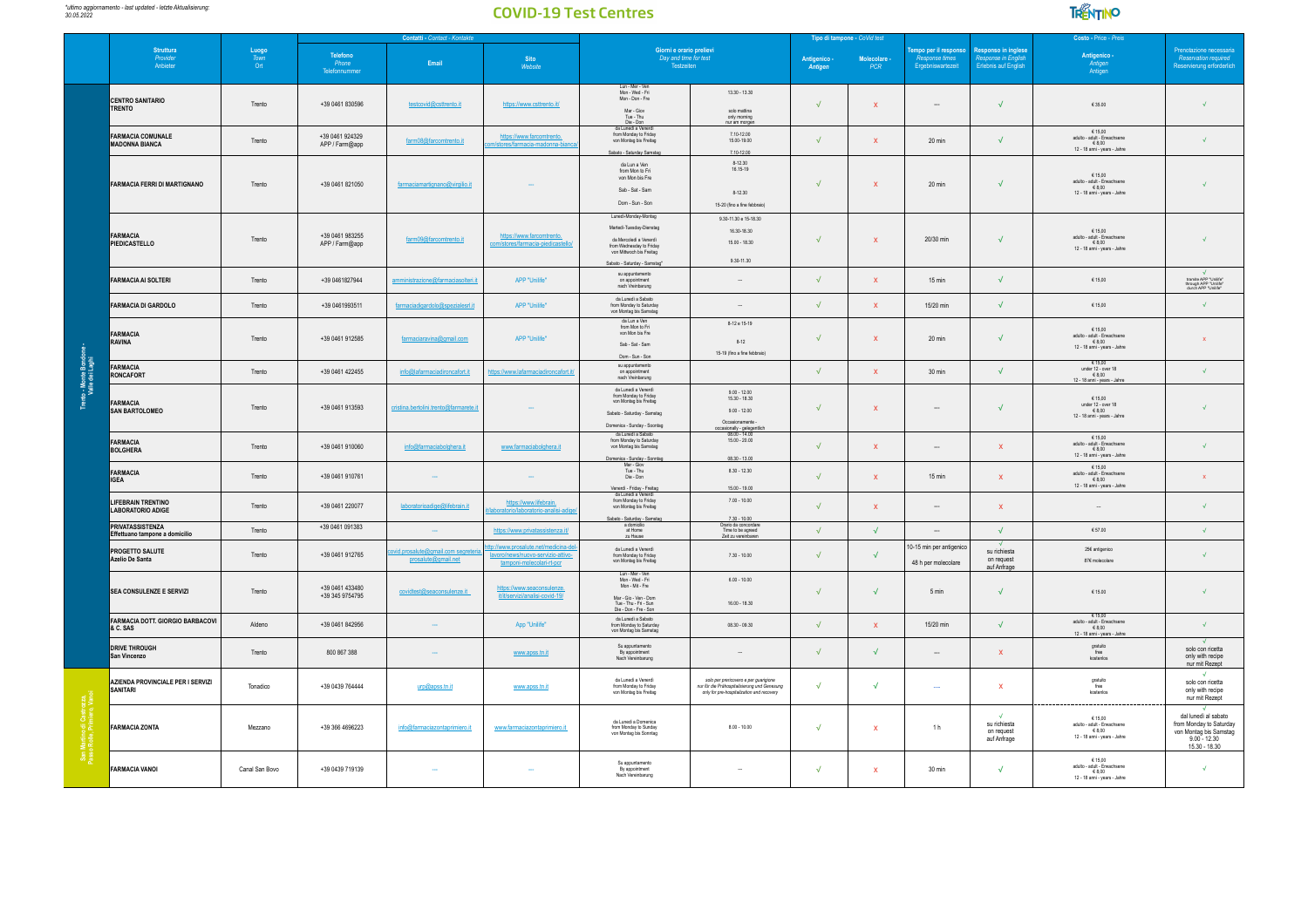

|                                |                                            |                             | Contatti - Contact - Kontakte      |                                   |                                           |                                                                                                                |                                                                                                                                               |                         | Tipo di tampone - CoVid test |                                                                    |                                                                                  | Costo - Price - Preis                                                           |                                                                                     |
|--------------------------------|--------------------------------------------|-----------------------------|------------------------------------|-----------------------------------|-------------------------------------------|----------------------------------------------------------------------------------------------------------------|-----------------------------------------------------------------------------------------------------------------------------------------------|-------------------------|------------------------------|--------------------------------------------------------------------|----------------------------------------------------------------------------------|---------------------------------------------------------------------------------|-------------------------------------------------------------------------------------|
|                                | <b>Struttura</b><br>Provider<br>Anbieter   | Luogo<br><b>Town</b><br>Ort | Telefono<br>Phone<br>Telefonnummer | Email                             | <b>Sito</b><br>Website                    | Giorni e orario prelievi<br>Day and time for test<br>Testzeiten                                                |                                                                                                                                               | Antigenico -<br>Antigen | Molecolare -<br><b>PCR</b>   | empo per il responso<br><b>Response times</b><br>Ergebniswartezeit | <b>Responso in inglese</b><br>Response in English<br><b>Erlebnis auf English</b> | Antigenico -<br>Antigen<br>Antigen                                              | Prenotazione necessaria<br><b>Reservation required</b><br>Reservierung erforderlich |
|                                | <b>CANAZEI TRAUMA CLINIC</b>               | Canazei                     | +39 0462 601783                    | traumaclinic.canazei@gmail.com    | www.canazeitraumaclinic.it                | tutti i giorni<br>everyday<br>täglich                                                                          | $08:30 - 18:30$                                                                                                                               | $\sqrt{ }$              | $\sqrt{ }$<br>130€           | Antigenic: 15 min<br>Molecular: 24 h                               | $\sqrt{ }$                                                                       | €15.00                                                                          |                                                                                     |
|                                | <b>TRAUMA MEDICAL CLINIC</b>               | Canazei                     | +39 0462 601476                    | info@traumamedicalclinic.com      | www.traumamedicalclinic.it                | tutti i giorni<br>everyday<br>täglich                                                                          | $09.00 - 19.00$                                                                                                                               | $\sqrt{ }$              | $\sqrt{ }$                   | Antigenic: 15 min<br>Molecular: 12 h                               | $\mathbf{x}$                                                                     | €20.00                                                                          |                                                                                     |
| Val di Fas                     | <b>FARMACIA LADINA</b>                     | Canazei                     | +39 0462 601262                    |                                   |                                           | da Lunedì a Sabato<br>from Monday to Saturday<br>von Montag bis Samstag                                        | 12.00 - 12.15 e 19.00 - 19.15<br>previo appuntamento -<br>upon appointment                                                                    |                         | x                            | $\sim$                                                             | $\mathbf{x}$                                                                     | € 20,00                                                                         |                                                                                     |
|                                | <b>FARMACIA VINANTE</b>                    | San Giovanni di Fassa       | +39 0462 763128                    |                                   |                                           | tutti i giorni<br>everyday<br>täglich                                                                          | 8.30 - 9.00 e 18.30 - 19.00;<br>previo appuntamento -<br>upon appointment<br>dalle 12.30 alle 15.30<br>solo asintomatici<br>only asymptomatic |                         | x                            |                                                                    | $\mathbf{x}$                                                                     | € 15,00                                                                         |                                                                                     |
|                                | <b>FARMACIA RIGONI</b>                     | Moena                       | +39 0462 573234                    |                                   |                                           | da Lunedì a Sabato<br>from Monday to Saturday<br>von Montag bis Samstag                                        | $8.30 - 9.00$<br>previo appuntamento<br>upon appointment                                                                                      |                         |                              | $\cdots$                                                           | $\mathbf{x}$                                                                     | € 15,00                                                                         |                                                                                     |
|                                | FARMACIA<br>MORELLI                        | Baselga di Pinè             | +39 0461 557026                    | info@farmaciamorelli-pine.it      | www.farmaciamorelli-pine.it               | Martedi - Tuesday - Dienstag<br>da Giovedì a Sabato<br>from Thursday to Saturday<br>von Donnerstag bis Samstag | 17.45 - 18.45<br>$8.15 - 9.15$                                                                                                                | $\overline{ }$          | x                            | -                                                                  | $\mathbf{v}$                                                                     | €15.00<br>adulto - adult - Erwachsene<br>€8,00<br>12 - 18 anni - years - Jahre  |                                                                                     |
|                                | FARMACIA<br><b>SEGONZANO</b>               | Segonzano                   | +39 0461 686231                    | farmaciadisegonzano@alice.it      |                                           | da Lunedì a Venerdì<br>from Monday to Friday<br>von Montag bis Freitag<br>Sabato - Saturday - Samstag          | $8.30 - 12 - 30$<br>$15.00 - 19.30$<br>$8.30 - 12.30$                                                                                         | $\sqrt{ }$              | x                            | $\sim$                                                             | $\mathbf{x}$                                                                     | €15.00<br>adulto - adult - Erwachsene<br>€8,00<br>12 - 18 anni - years - Jahre  |                                                                                     |
|                                | <b>FARMACIA</b><br><b>BERNARDIN ANDREA</b> | Giovo                       | +39 0461 684360                    | armacia.andreabernardin@gmail.com | $\overline{a}$                            | da Lunedì a Sabato<br>from Monday to Saturday<br>von Montag bis Samstag                                        | $08.30 - 12.30$<br>$15.00 - 19.30$                                                                                                            | $\sqrt{ }$              | $\mathbf{x}$                 | $\sim$                                                             | $\mathbf{x}$                                                                     | € 15,00<br>adulto - adult - Erwachsene<br>€8.00<br>12 - 18 anni - years - Jahre |                                                                                     |
| Val di Fiemme<br>Pinè - Cembra | <b>FARMACIA VINANTE</b>                    | Castello di Fiemme          | +39 0462 341359                    | farmavinantecastello@gmail.com    |                                           | da Lunedì a Sabato<br>from Monday to Saturday<br>von Montag bis Samstag                                        | prima dell'apertura o dopo la chiusura<br>before opening or after closing time<br>vor der Öffnung oder nach der Schließung                    | $\sqrt{ }$              | $\mathbf{x}$                 | $\sim$                                                             | $\mathbf{x}$                                                                     | €22.00                                                                          |                                                                                     |
|                                | <b>FARMACIA ALLA MADONNA</b>               | Cavalese                    | +39 0462 340171                    | $\sim$                            | $\sim$                                    | Lun - Mar - Mer - Ven - Sab<br>Mon - Tue - Wed - Fri - Sat<br>Mon - Die - Mit - Fre - Sam                      | $08.30 - 12.15$                                                                                                                               | $\sqrt{ }$              | x                            | $\sim$                                                             | $\mathbf{x}$                                                                     | € 15,00<br>adulto - adult - Erwachsene<br>€8,00<br>12 - 18 anni - years - Jahre |                                                                                     |
|                                | <b>DOLOMITEN</b><br><b>TRAUMA CLINIC</b>   | Tesero                      | +39 0462 888014                    | info@dolomitentraumaclinic.com    | https://www.dolomitentraumaclinic<br>com/ | tutti i giorni<br>everyday<br>täglich                                                                          | $7:00 - 19:00$                                                                                                                                | $\sqrt{ }$              | √                            | $\sim$                                                             | $\mathcal{L}$                                                                    | €20.00                                                                          |                                                                                     |
|                                | <b>CENTRO MEDICO</b><br>FIEMME             | Predazzo                    | +39 0462 502533                    | centromedicofiemme@yahoo.it       | http://www.centromedicofiemme.com         | da Lunedì a Sabato<br>from Monday to Saturday<br>von Montag bis Samstag                                        | $8:00 - 18:00$                                                                                                                                | $\sqrt{ }$              | $\mathbf{x}$                 | $\cdots$                                                           | $\sqrt{ }$                                                                       | €35.00                                                                          | $\mathcal{L}$                                                                       |
|                                | <b>FARMACIA PASI</b>                       | Predazzo                    | +39 0462 501370                    | info@farmaciapredazzo.it          | $\overline{\phantom{a}}$                  | da Lunedì a Venerdì<br>from Monday to Friday<br>von Montag bis Freitag<br>Sabato - Saturday - Samstag          | 8.45 - 9.30 e dopo le 18.00<br>8.45 - 9.30 and after 18.00<br>8.45 - 9.30 und nach 18.00<br>$8:45 - 9:30$                                     | $\sqrt{ }$              | x                            | $\sim$                                                             | $\mathbf{x}$                                                                     | €22.00                                                                          | $\sqrt{2}$                                                                          |
|                                |                                            |                             |                                    |                                   |                                           |                                                                                                                |                                                                                                                                               |                         |                              |                                                                    |                                                                                  |                                                                                 |                                                                                     |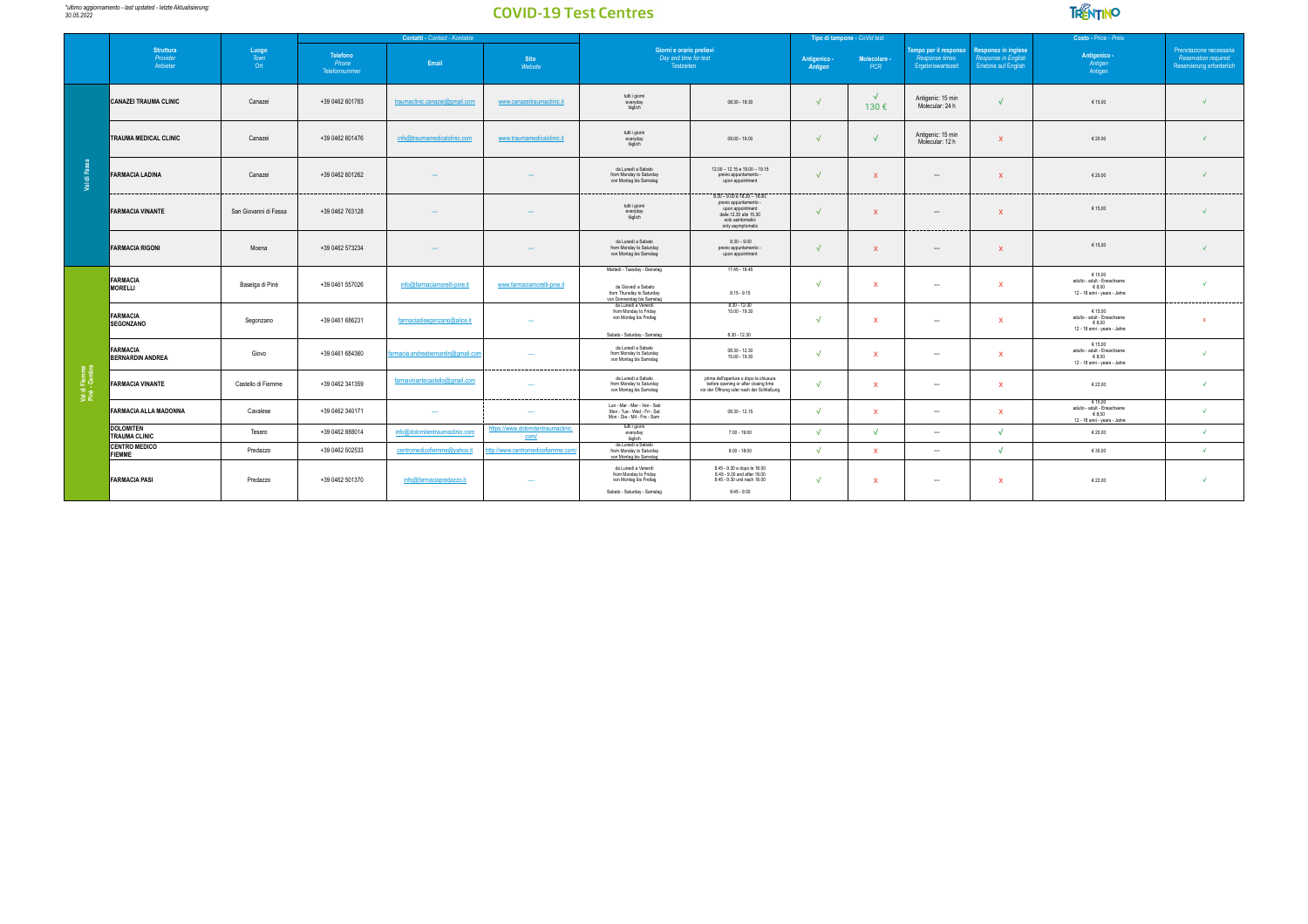

|             |                                                                 |                            |                                    | Contatti - Contact - Kontakte         |                                                          |                                                                                                              |                                                                                                                                                                                                                | Tipo di tampone - CoVid test |                            |                                                                    |                                                                           | Costo - Price - Preis                                                                                                                                                                                        |                                                                              |
|-------------|-----------------------------------------------------------------|----------------------------|------------------------------------|---------------------------------------|----------------------------------------------------------|--------------------------------------------------------------------------------------------------------------|----------------------------------------------------------------------------------------------------------------------------------------------------------------------------------------------------------------|------------------------------|----------------------------|--------------------------------------------------------------------|---------------------------------------------------------------------------|--------------------------------------------------------------------------------------------------------------------------------------------------------------------------------------------------------------|------------------------------------------------------------------------------|
|             | <b>Struttura</b><br>Provider<br>Anbieter                        | $\frac{Lugo}{Town}$<br>Ort | Telefono<br>Phone<br>Telefonnummer | Email                                 | <b>Sito</b><br>Website                                   | Giorni e orario prelievi<br>Day and time for test<br>Testzeiten                                              |                                                                                                                                                                                                                | Antigenico -<br>Antigen      | Molecolare -<br><b>PCR</b> | empo per il responso<br><b>Response times</b><br>Ergebniswartezeit | <b>Responso in inglese</b><br>Response in Englisi<br>Erlebnis auf English | Antigenico -<br>Antigen<br>Antigen                                                                                                                                                                           | Prenotazione necessaria<br>Reservation required<br>Reservierung erforderlich |
|             | <b>FARMACIA CESCHI</b>                                          | Livo                       | +39 0463 535014                    | luca.ceschi.trento@farmarete.it       | https://app.unilife.net/#/login                          | da Lunedì a Venerdì<br>from Monday to Friday<br>von Montag bis Freitag<br>Sabato - Saturday - Samstag        | 8.30-10.30 / 17.00/18.30<br>8.30-10.30                                                                                                                                                                         | $\sqrt{ }$                   | $\mathbf{x}$               | $10 \text{ min}$                                                   | $\sqrt{ }$                                                                | € 15.00<br>adulto - adult - Erwachsene<br>€8.00<br>12 - 18 anni - years - Jahre                                                                                                                              |                                                                              |
|             | FARMACIA<br>BIFARINI                                            | Cles                       | +39 0463722704                     | farmaciabifarini@aruba.it             | https://farmaciabifarinisnc.it/                          | da Lunedi a Sabato<br>from Monday to Saturday<br>von Montag bis Samstag                                      | 8.00 - 19.15                                                                                                                                                                                                   | $\sqrt{ }$                   | $\mathbf{x}$               | 20 min                                                             | $\sqrt{ }$                                                                | € 15,00<br>adulto - adult - Erwachsene<br>€8,00<br>12 - 18 anni - years - Jahre                                                                                                                              | $\mathcal{L}$                                                                |
|             | <b>FARMACIA DE MAFFEI</b>                                       | Cles                       | +39 0463 421146                    | paolo.demaffei.trento@farmarete.it    | www.farmaciademaffei.it                                  | Lun - Mon - Mon<br>Mar - Tue - Die<br>Mer-Wed - Mit<br>Gio - Thu-Don<br>Ven - Fri - Frei<br>Sab - Sat - Sam  | 7.30-10.00 / 12.30-12.30 / 17.00-19.00<br>9.00-10.00 / 17.00-19.00<br>8.00-10.00 / 12.00-12.30 / 17.00-19.00<br>9.00-10.00 / 17.00-19.00<br>9.00-10.30 / 12.00-12.30 / 17.00-19.00<br>9.00-11.00 / 16.30-18.30 | $\sqrt{ }$                   | $\mathbf{x}$               | $10 \text{ min}$                                                   | $\sqrt{ }$                                                                | Con ricetta/With prescription/Mit Rezept<br>gratuito/free/kostenios<br>Senza ricetta / Without prescription / Ohne Rezept<br>€ 15,00<br>adulto - adult - Erwachsene<br>€8,00<br>12 - 18 anni - years - Jahre |                                                                              |
|             | <b>FARMACIA BALDRACHI</b>                                       | Tuenno                     | +39 0463 450333                    | farmaciabaldrachi@vahoo.it            |                                                          | da Lunedì a Venerdì<br>from Monday to Friday<br>von Montag bis Freitag<br>Sabato - Saturday - Samstag        | $8.30 - 12.00$<br>$15.30 - 19.00$<br>$8.30 - 12.00$                                                                                                                                                            | $\sqrt{ }$                   | $\mathbf{x}$               | $10 \text{ min}$                                                   | $\sqrt{ }$                                                                | € 15,00<br>adulto - adult - Erwachsene<br>€8,00<br>12 - 18 anni - years - Jahre                                                                                                                              |                                                                              |
| di No<br>्छ | <b>FARMACIA VINOTTI</b>                                         | Taio                       | +39 0463 468116                    | intonia.marinchel.trento@farmarete.it |                                                          | Lun-Mer-Ven<br>Mon-Wed-Fri<br>Mon-Mit-Frei<br>Mar - Gio<br>Tue - Thu<br>Die - Don                            | $17.00 - 19.00$<br>$10.00 - 12.00$                                                                                                                                                                             | $\sqrt{ }$                   | $\mathbf{x}$               | 5 min                                                              | $\sqrt{ }$                                                                | € 15,00<br>adulto - adult - Erwachsene<br>€8,00<br>12 - 18 anni - years - Jahre                                                                                                                              |                                                                              |
|             | <b>FARMACIA SILVESTRI</b>                                       | Revò                       | +39 0463 432131                    | luciana.silvestri.trento@gmail.com    |                                                          | tutti i giorni<br>everyday<br>täglich                                                                        | previo appuntamento -<br>upon appointment                                                                                                                                                                      | $\sqrt{ }$                   | $\mathbf{x}$               | $10 \text{ min}$                                                   | $\sqrt{ }$                                                                | € 15,00<br>adulto - adult - Erwachsene<br>68,00<br>12 - 18 anni - years - Jahre                                                                                                                              |                                                                              |
|             | <b>FARMACIA SARTORI SNC</b>                                     | Cavareno                   | +39 0463 850083                    | donino.sartori.trento@farmarete.it    | https://www.instagram.<br>com/farmacia_sartori_cavareno/ | Lun-Mar-Gio<br>Mon-Tue-Thu<br>Mon-Die-Don<br>Mercoledi - Wednesday - Mittwoch<br>Sabato - Saturday - Samstag | 7.30-9.30 / 18.00-19.15<br>7.30-9.30<br>8.30-10.00 / 15.00-19.00                                                                                                                                               | $\sqrt{ }$                   | $\mathbf{x}$               | $15 \text{ min}$                                                   | $\sqrt{ }$                                                                | € 15,00<br>adulto - adult - Erwachsene<br>68,00<br>12 - 17 anni - years - Jahre                                                                                                                              |                                                                              |
|             | <b>FARMACIA DE MAFFEI</b>                                       | Fondo                      | +39 0463 831524                    | paolo.demaffei.trento@farmarete.it    | www.farmaciademaffei.it                                  | Lunedi - Monday - Montag<br>Mer - Ven<br>Wed - Fri<br>Mit - Fre<br>Sabato - Saturday - Samstag               | 8.30-9.30 / 17.00-18.00<br>16.00-18.30<br>16.00-18.00                                                                                                                                                          | $\sqrt{ }$                   | $\mathbf{x}$               | $10 \text{ min}$                                                   | $\sqrt{ }$                                                                | Con ricetta/With prescription/Mit Rezept<br>gratuito/free/kostenios<br>Senza ricetta / Without prescription / Ohne Rezept<br>€ 15,00<br>adulto - adult - Erwachsene<br>€8,00<br>12 - 18 anni - years - Jahre |                                                                              |
|             | <b>FARMACIA</b><br>TOMASI DR.SSA NICOLETTA                      | Malè                       | +39 0463 901131                    | farmacia.tomasi@virgilio.it           | www.farmaciatomasi.com                                   | Lun-Mon-Mon<br>Sab-Sat-Sam                                                                                   | 8.30-12.30 / 15.30-19.30                                                                                                                                                                                       | $\sqrt{ }$                   | $\mathbf{x}$               | 15 min                                                             | $\sqrt{ }$                                                                | € 15,00<br>adulto - adult - Erwachsene<br>68,00<br>12 - 18 anni - years - Jahre                                                                                                                              | $\sqrt{2}$                                                                   |
|             | <b>FARMACIA</b><br>TOMASI DR.SSA MONICA -<br><b>MONCLASSICO</b> | Dimaro Folgarida           | +39 0463 974185                    | $\sim$                                | $\sim$                                                   | tutti i giorni<br>everyday<br>täglich                                                                        | $8.20 - 9.30$<br>12.00 - 13.00<br>18.00 - 19.30                                                                                                                                                                | √                            | $\mathbf{x}$               | 15 min                                                             | $\sqrt{ }$                                                                | € 15,00<br>adulto - adult - Erwachsene<br>€8,00<br>12 - 18 anni - years - Jahre                                                                                                                              |                                                                              |
|             | CENTRO TRAUMA CLINIC                                            | Passo Tonale               | +39 0463 893029                    | covid@dottpizzolla.it                 | www.alptraumaclinic.com                                  | tutti i giorni<br>everyday<br>täglich                                                                        | $9.00 - 19.00$                                                                                                                                                                                                 | $\sqrt{ }$                   | $\mathbf{x}$               | $10$ min                                                           | $\sqrt{ }$                                                                | € 15,00                                                                                                                                                                                                      | $\mathcal{A}$                                                                |
| Val di Sole | <b>TERME DI PEJO</b>                                            | Peio Fonti                 | +39 0463 753226                    | info@termepejo.it                     | www.termedipejo.it                                       | dal Lunedì al Sabato<br>from Monday to Saturday<br>from Montag bis Samstag                                   | $730 - 800$<br>12.00 -13.00<br>14 30 -15 00<br>$19.30 - 20.00$                                                                                                                                                 | $\sqrt{ }$                   | $\mathbf{x}$               | 30 min                                                             | $\sqrt{ }$                                                                | €20,00                                                                                                                                                                                                       | $\mathcal{L}$                                                                |
|             | <b>MEDICAL CLINIC</b>                                           | Cusiano                    | +39 380 7778278                    | info@medicalclinicvds.it              | www.medicalclinicvds.it                                  | Su appuntamento<br>By appointment<br>Nach Vereinbarung                                                       | $\sim$                                                                                                                                                                                                         | $\sqrt{ }$                   | $\mathbf{x}$               | $\sim$                                                             | $\sqrt{ }$                                                                | € 15,00<br>adulto - adult - Erwachsene<br>€8,00<br>12 - 18 anni - years - Jahre                                                                                                                              | tramite sito<br>through website<br>durch Webseite                            |
|             | FARMACIA DOTT. GIANLUCA ASCANIO -<br><b>VERMIGLIO</b>           | Vermiglio                  | +39 0463 758540                    | gianluca.ascanio.trento@farmarete.it  |                                                          | Lun - Mer - Ven<br>Mon - Wed - Fri<br>Mon - Mit - Frei                                                       | 18.00 - 19.00                                                                                                                                                                                                  | $\sqrt{ }$                   | $\mathbf{x}$               | $10 \text{ min}$                                                   | $\mathbf{x}$                                                              | € 15,00                                                                                                                                                                                                      |                                                                              |